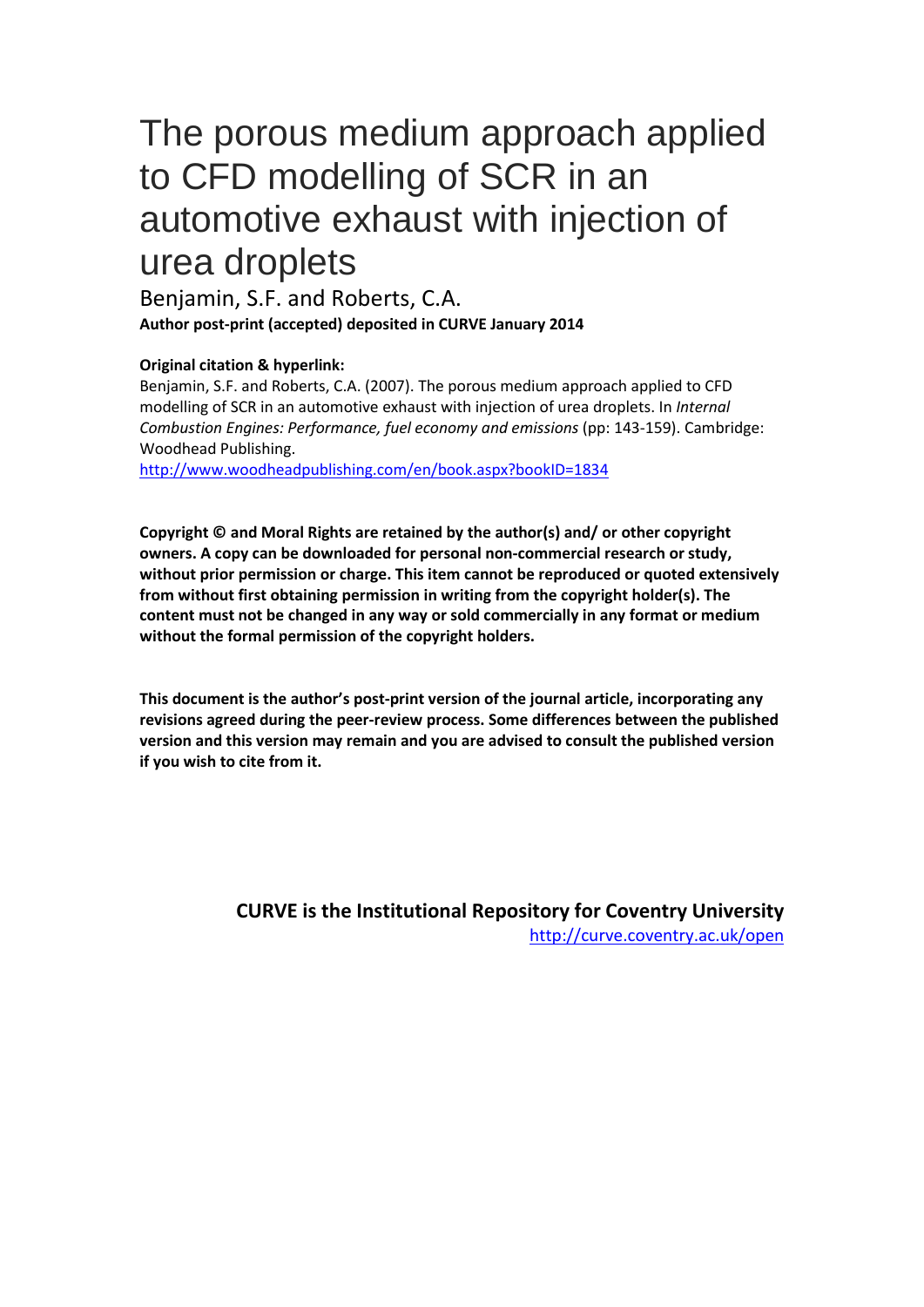# **The porous medium approach applied to CFD modelling of SCR in an automotive exhaust with injection of urea droplets**

#### **S. F. BENJAMIN, C. A. ROBERTS**

Automotive Engineering Applied Research Group, Coventry University, UK

#### **ABSTRACT**

The automotive industry is expected to adopt SCR after-treatment to control NOx emissions from Diesel passenger cars from 2010. Ammonia promotes NOx reduction and is introduced into the exhaust as a spray of aqueous urea droplets. This is a new aspect of CFD modelling of exhaust after-treatment. When modelling sprays the mesh must be 3D and so the porous medium approach is appropriate, circumventing the need for representative single channel modelling. The porous medium technique is well established for modelling three-way catalysis and its application to SCR is demonstrated in this paper, using a kinetic scheme available in the literature. Laboratory measurements of droplet diameters have been used to specify the input of aqueous urea to the CFD model. Representative droplet parcels are modelled using a Lagrangian model within the CFD code. In this way it is possible to fully model SCR in a 3D model of an automotive catalyst system.

#### **NOTATION**

- $A_V$  geometric surface area per unit reactor volume  $(m^2/m^3)$
- $A_{PM}$  catalyst precious metal surface area per unit reactor volume  $(m^2/m^3)$ C mass fraction
- $C_i$  g mass fraction of species i in the gas phase
- $C_{i \text{sol}}$  mass fraction of species i in the solid phase or washcoat pores
- D species diffusivity  $(m^2/s)$
- $D_d$  droplet diameter (microns)
- $K_{mi}$  mass transfer coefficient  $(m/s)$
- L channel length, monolith length (m)
- $M_i$  molar mass for species i (kg/mol)
- ∆P pressure drop (Pa)
- $P_{O2}$  oxygen concentration mole fraction
- q fit variable for Rosin-Rammler droplet size distribution
- Q fraction of total volume in drops with diameter  $\langle D_d \rangle$
- $R_i$  rate of production of species i by reaction (mol /s /m<sup>3</sup> reactor)
- $t$   $time(s)$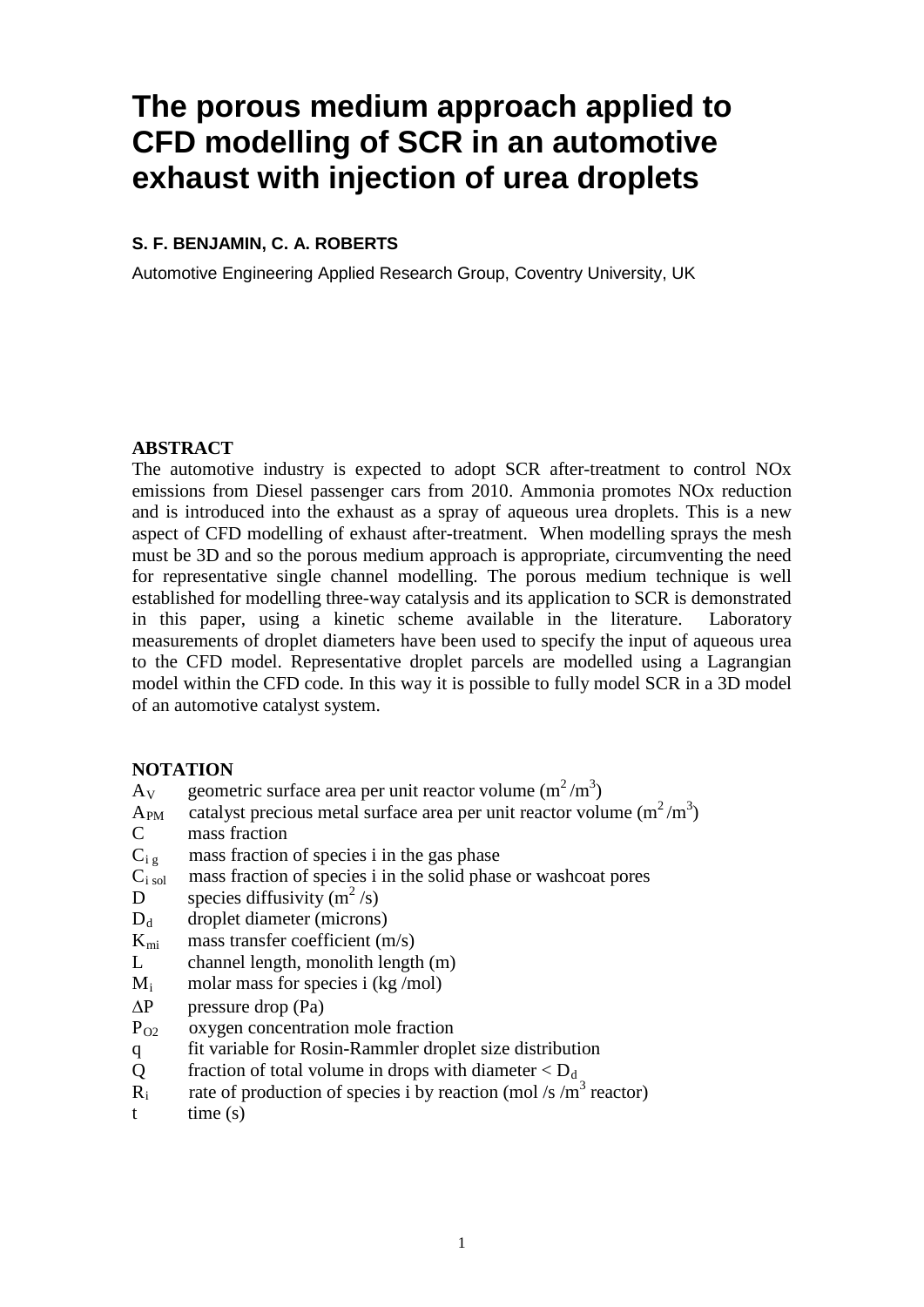- T temperature  $(K)$ <br>U velocity  $(m/s)$
- velocity  $(m/s)$
- $U_C$  velocity in substrate channel (m/s)<br>U<sub>S</sub> superficial velocity for the porous i
- U<sub>S</sub> superficial velocity for the porous medium, ε U<sub>C</sub> (m/s)<br>V<sub>w</sub> solid phase pore volume per unit volume of reactor (m<sup>3</sup>
- solid phase pore volume per unit volume of reactor  $(m<sup>3</sup>/m<sup>3</sup>$  reactor)
- x, y coordinates<br>X fit variable 1
- fit variable for Rosin-Rammler droplet size distribution
- z axial coordinate
- ε porosity of the substrate expressed as a volume fraction
- $\mu_t$  turbulent dynamic viscosity (kg/(m s))
- $\rho$  density (kg/m<sup>3</sup>)
- σ<sup>s</sup> turbulent Schmidt No.
- θ fraction of surface coverage by ammonia, ammonia storage

# **1 INTRODUCTION**

In recent years various strategies have been rapidly developed for controlling the emissions from Diesel engine exhausts, and these were reviewed by Johnson (1). The technology was regarded as at an early stage of development (2) as recently as 2003, and Johnson (1) regarded selective catalytic reduction (SCR) as a pertinent technology only for heavy duty vehicles, with lean NOx trap (LNT) and Diesel particulate filter (DPF) technology earmarked for light duty, which includes the automotive market. It now looks likely that the preferred after-treatment technology for controlling NOx emissions in the exhaust of light duty diesel vehicles will be SCR rather than the alternative LNT system. This technology will be implemented in the period up to 2010. One disadvantage of the LNT system is the need to regenerate the NOx trap periodically by running the engine rich for short periods of about 3 seconds at intervals of typically one to two minutes. This causes some NOx slippage during the regeneration period and also a fuel penalty. This is discussed in some detail by Alimin (3). There is also the requirement to use ultra low sulphur Diesel fuel with the LNT. The SCR system typically consists of two bricks, a Diesel oxidation catalyst (DOC) followed by an SCR brick. The control system is simpler than the LNT in that SCR operates continuously without the need for regeneration, but an additional agent is required to promote the catalytic reactions, usually aqueous urea that is sprayed into the exhaust. The SCR system is therefore more complex in terms of hardware and ammonia slippage must be avoided. SCR technology has been developed over the last couple of years on heavy duty systems, for example in the work done by Gekas et al. (4). Both LNT and SCR systems may additionally require a DPF to be installed upstream to minimise soot particulate levels.

Although SCR has been proven as a technology for stationary engines and plant, the need for an additional reducing agent in a passenger car could be seen as a disadvantage of this system because of storage and filling issues. The foreseen problem with the infrastructure to supply the aqueous urea is, however, gradually being overcome, particularly in Europe where SCR technology is already in use on heavy duty vehicles. There have also been some questions about the safety of the principal catalyst chosen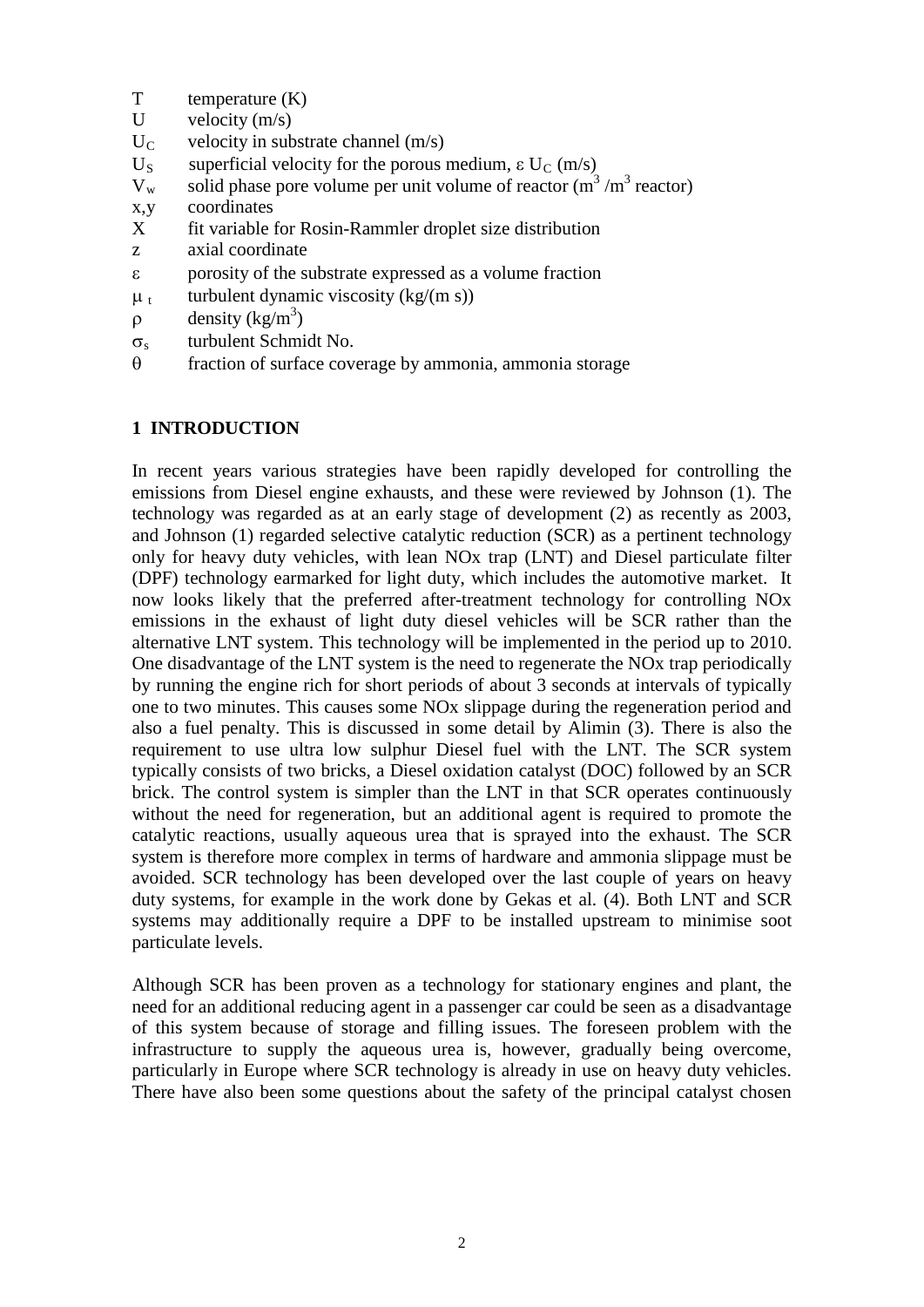for SCR, vanadium. There are now, however, promising zeolite catalysts that can be used instead (5, 6).

Diesel exhaust lean after-treatment systems are expensive to develop and test and there are advantages in being able to model such systems to predict their performance. Computational fluid dynamics (CFD) modelling is particularly useful because the flow field, which in exhaust systems is complex because of packaging constraints and contrived exhaust component geometries, can be predicted. The chemistry of the catalytic reactions can be conveniently introduced into a CFD model if the porous medium approach is used to model the flow field. In this method each monolithic catalyst substrate with parallel flow channels is modelled as a porous medium that resists the flow (7). The particular challenge of modelling SCR systems is in modelling the introduction to the computational domain of the aqueous urea droplets. Making fundamental predictions of droplet formation within a nozzle is very difficult, and also dependent on the nozzle geometry. Therefore a more generally applicable semiempirical approach is adopted. This requires the spray to be characterised by measurement of the droplet sizes and distributions just downstream of the nozzle. The drops are then modelled by the introduction of representative droplet parcels into the computational domain, where the parcels have known properties. This is similar to the work of Kim et al. (8) on a marine engine system.

In the work reported here, some measurements have been made to characterise the spray from a prototype automotive spray system, and a full 3D SCR model has been developed based on the porous medium approach. The CFD model mesh has the dimensions of an experimental exhaust system and predictions of emissions levels can be made. Emissions measurements for comparison with the model output will be available from an experimental test rig to validate the model at a later date. In this paper, the droplet parcel model is compared with spray measurements and the effect of droplet size on the emissions predictions from the full SCR system model is assessed. In this way a useful engineering tool has been devised by a new application of the porous medium modelling approach.

# **2 THEORY**

#### **2.1 SCR kinetic scheme**

In order to model an SCR system with a CFD model it is necessary to have a kinetic scheme with rate constant values that can provide numerical values for reaction rates. Such a scheme is given by Chi et al. (9) and consists of rates for eight chemical processes. These are HCNO hydrolysis, ammonia adsorption and desorption, two alternative ammonia oxidation reactions, standard, fast and slow SCR reactions.

All the required rate constants for this scheme are given in the literature. The rates are calculated in mol/ $m^2$ /s units, so it is necessary to have an estimate of active catalyst area per  $m<sup>3</sup>$  of reactor in order to apply the scheme within the porous medium model. The scheme is for a vanadium catalyst. An alternative kinetic scheme for vanadium is also available in the literature (10, 11). One of the two ammonia oxidation reactions is

 $4NH_3 + 3O_2 \rightarrow 2N_2 + 6H_2O$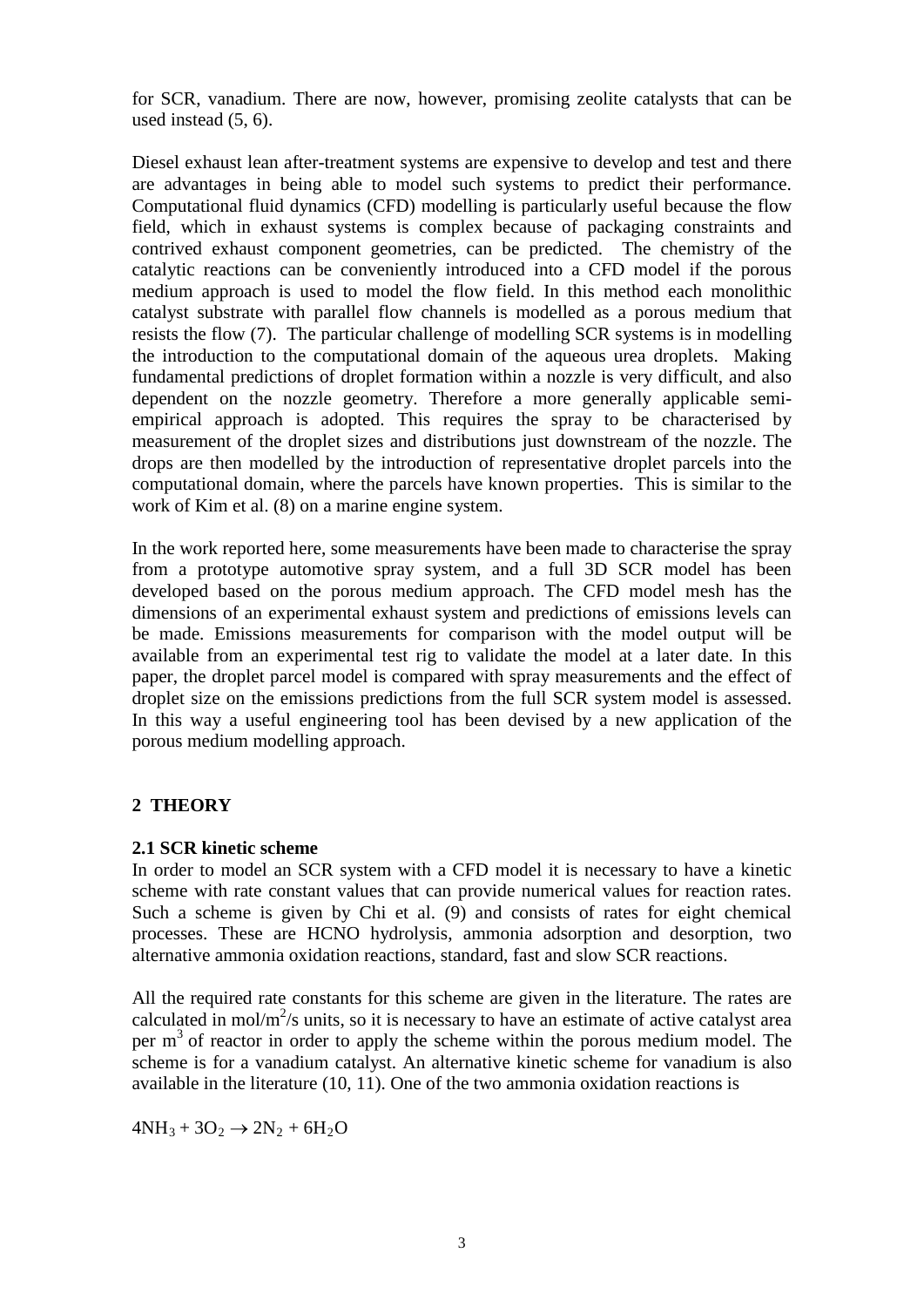The rate (mol/m<sup>2</sup>/s) for this reaction (9) is  $1.32E+07 \theta \exp(-15024/T)$ 

The rate (mol/m<sup>3</sup>/s) for this reaction (10) is 1.1E+09  $\theta$ (P <sub>O2</sub>/0.02)<sup>0.27</sup> exp(- 14193/T)

where  $P_{02}$  is oxygen mole fraction. The rates of ammonia oxidation are calculated from the two schemes (9, 10) for oxygen mole fraction of 0.07, ammonia surface coverage of 50 % and T at 550 K. If the two schemes are assumed equivalent then comparison of the calculated values for the specified conditions implies that about 533  $m^2/m^3$  is the catalyst active surface area. This is an unexpectedly small target area value when compared with  $A<sub>v</sub>$  and  $A<sub>PM</sub>$  surface values used in previous porous medium catalyst models (12), which are of order  $10^3$  and  $10^4$  respectively.

The standard SCR reaction is

 $4NH_3 + 4NO + O_2 \rightarrow 4N_2 + 6H_2O$ 

The rate (mol/m<sup>2</sup>/s) for this reaction (9) is  $(1/X)$  2.36E+08 [NO] [NH<sub>3</sub>] exp(-7151/T)

where X is  $(1 + 0.0012042$  [NH<sub>3</sub>])

Rate(mol/m<sup>3</sup>/s) from (10) is 2.2E+08  $C_{\text{NO}}(\theta(1-\theta)/(1+7.2\theta))(P_{\text{O2}}/0.02)^{0.27}$ exp(-6615/T)

The rates of the standard SCR reaction can be calculated assuming [NO] concentration to be 0.002 mol/m<sup>3</sup> and [NH<sub>3</sub>] concentration to be 0.002 mol/m<sup>3</sup>. It is clear that the calculated rate from the Chi et al. scheme (9) is directly proportional to the ammonia concentration, whereas this dependence is not present in the Tronconi scheme (10). Comparison of the calculated values from the two schemes suggests an implicit factor of 100  $\text{m}^2/\text{m}^3$  for active catalyst surface area if the two schemes are equivalent. This value is even smaller than that deduced above for ammonia oxidation and suggests that the two schemes are not equivalent. The Chi et al. scheme (9) for vanadium can easily be substituted in the CFD model by an improved kinetic scheme or by kinetics specifically for zeolite. Such a scheme is now available,  $(13)$ .

#### **2.2 SCR CFD methodology**

Modelling of SCR requires the introduction of the urea, which provides the ammonia for the reaction scheme, usually in the form of an aqueous spray. Spray modelling using the Lagrangian approach is by definition transient and 3D. The porous medium approach (7) lends itself readily to full 3D modelling and can predict the flow field and conversion of species. The resistance of the porous medium to flow is described by the expression

$$
\frac{\Delta P}{L} = -\alpha U_s^2 - \beta U_s \tag{1}
$$

where  $\alpha$  and  $\beta$  are temperature dependent permeability coefficients for the porous medium. High values of  $\alpha$  and  $\beta$  disallow flow at right angles to the axis of the porous medium block. A monolithic catalyst, where the flow is constrained within parallel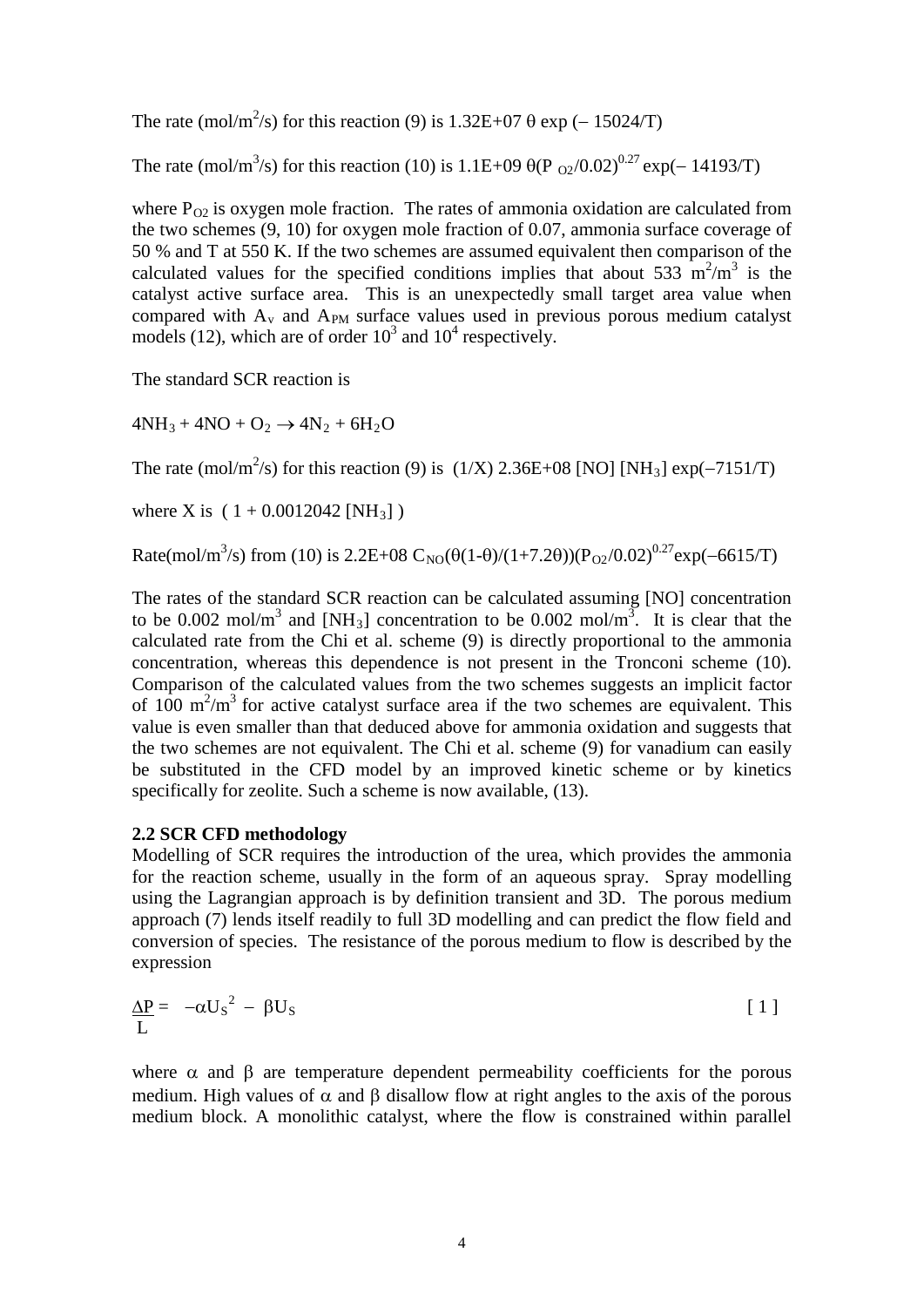channels, can therefore be modelled. Note that  $U<sub>S</sub>$  is the superficial velocity for the porous medium such that  $[\rho_{air} U_S]$  equals [ε  $\rho_{air} U_C$ ]. The flow field is solved using the usual Reynolds averaged Navier Stokes methodology in the fluid upstream and downstream of the porous medium that represents the catalyst substrate.

For the porous medium approach the CFD model has a block of cells representing the fluid inlet. This is followed by the porous medium cells, which are used to model fluid flow through the catalyst monolith. A final block of cells models the fluid outlet. An extra block of cells with the same geometry as the porous medium cell block represents the solid properties of the monolith for heat transfer to the walls and conduction in the substrate. Enthalpy exchange between porous medium (fluid) cells and solid cells is described by source terms and appropriate heat transfer coefficients. The heat conduction equation is solved in the solid cell blocks and an effective radial thermal conductivity describes heat conduction transversely across the monolith. If the axial thermal conductivity is significantly greater than the radial value, then this can be accounted for between adjacent cells in user subroutines by an additional source term.

The general conservation equation for the transport of chemical species is shown in its full 3D version in [2] below, where the species source has units kg/m<sup>3</sup>/s.

$$
\frac{\partial (\rho C)}{\partial t} + \nabla \cdot (\rho U C) - \nabla \cdot \left[ \left[ \underline{\mu}_t + \rho D \right] \nabla C \right] = Source
$$
\n[2]

The model applies modified forms of this equation to gas phase scalars in the fluid and to either gas or solid phase scalars in the porous medium. The transient term is always included. The convective term is excluded for solid phase scalars, but retained for gas phase scalars. The diffusion flux term only applies to gas phase scalars in the fluid. The diffusion flux along the porous medium is insignificant when compared with the convective flux. The source term applies to both gas and solid phase scalars in the porous medium. It describes the net effect of diffusion of species between the gas stream and the washcoat pores on the channel wall, i.e. the solid phase, as a mass transfer process. Hence the source term replaces the diffusion flux term between gas and wall. The source is calculated using a mass transfer coefficient derived from the thin film approximation. Further details of this approach are given in (7).

The modelling methodology requires that both the gas phase and solid phase species concentrations are properties of the porous fluid cells, since only the heat conduction equation with its heat transfer source term is solved for the solid cells. Generally, species sink from the gas phase and transfer to the solid phase. The net effect of the chemical reactions, however, is often that species sink from the solid phase in a catalyst system, although for some species the reactions provide a source in the solid phase. Equations [3] to [6] presented below are laid out to clarify the requirement for inclusion of the porous medium porosity, ε. A review article by Depcik et al. (14) mentions an apparent void fraction discrepancy in the history of catalyst modelling. In the CFD model here, the monolith axis is aligned in the z direction and there is no convection of species in the x and y directions in the porous medium. The equations below are presented in 1D form for clarity.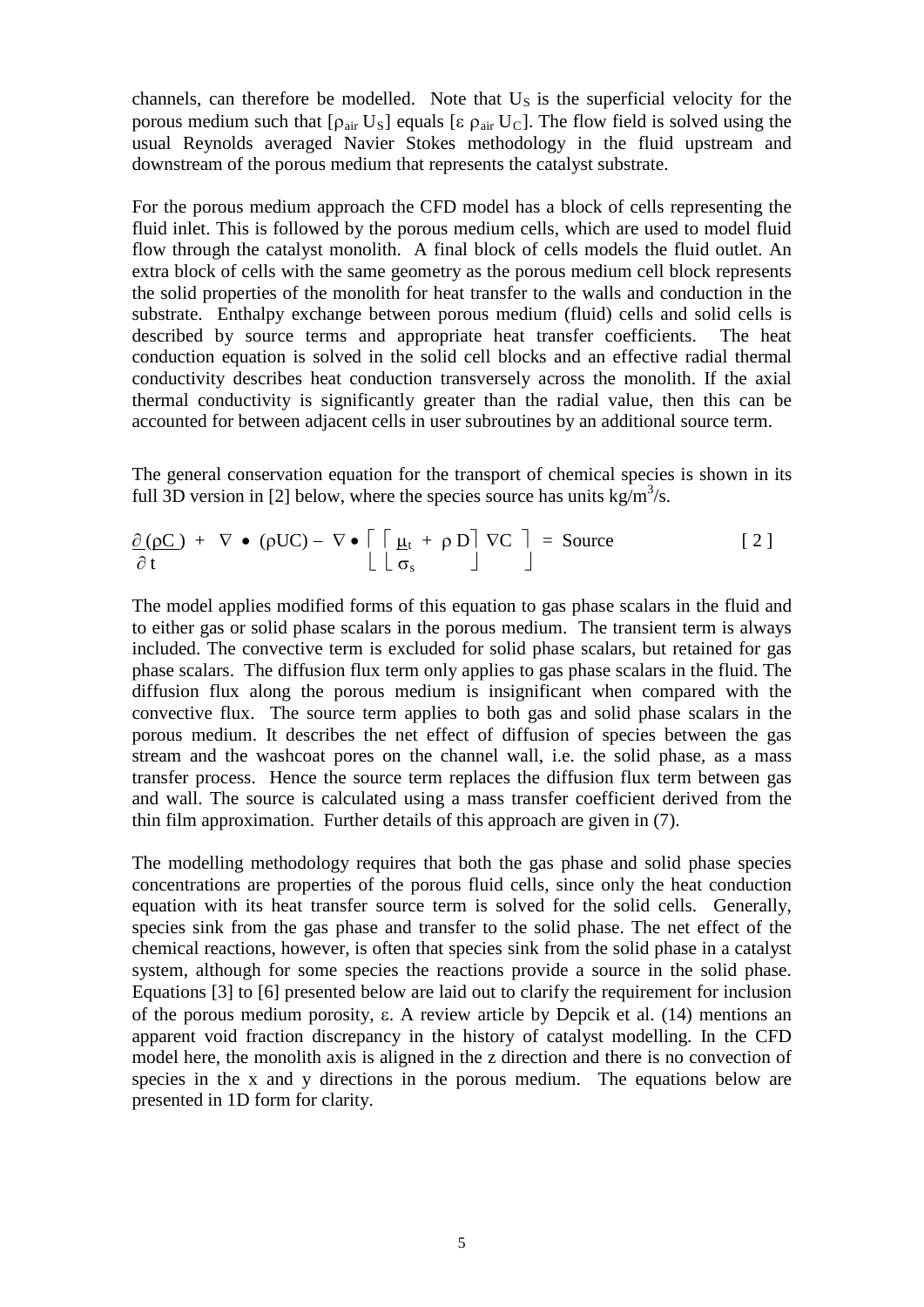Equation [2] applied to an element of air in a monolith channel, with the diffusion flux term replaced by a source term,  $kg/s/m<sup>3</sup>$  air in channel, is written as [3].

$$
\frac{\partial}{\partial t} [\rho_{air} C_{ig}] + \frac{\partial}{\partial z} [\rho_{air} U_C C_{ig}] = - K_{mi} \rho_{air} \underline{A}_V [C_{ig} - C_{isol}]
$$
\n[3]

In [3]  $A_V/\varepsilon$  is active surface area per unit volume of air in the channel. For the gas phase species in the porous medium computational cell that represents the bulk monolith, equation [4] below is solved. The term on the RHS of [4] is the source term coded into the user subroutine.

$$
\varepsilon \frac{\partial [\rho_{air} C_{ig}] + \partial [\rho_{air} U_S C_{ig}] = - K_{mi} \rho_{air} A_v [C_{ig} - C_{isol}]
$$
  
\n
$$
\frac{\partial}{\partial t} \frac{\partial [\rho_{air} C_{ig}] + \partial Z}{\partial z}
$$

Typically, the catalyst washcoat occupies about 10 % of the whole monolith reactor volume and the pores in the washcoat occupy about 50% of the washcoat volume. Thus only about  $1/20$  of the reactor volume is available in the solid phase. Equation  $[2]$ applied to an element of air inside a pore in the catalyst washcoat at the channel surface, with the diffusion flux and convective terms suppressed, is written as equation [5], where the source term has units  $\frac{kg}{s/m^3}$  air in the washcoat pore.

$$
\frac{\partial}{\partial t} [\rho_{air} C_{i sol}] = K_{mi} \rho_{air} \underline{A}_V [C_{ig} - C_{i sol}] + M_i \underline{R}_i
$$
  
 
$$
\frac{\partial}{\partial t} V_w V_w
$$

In [5]  $A_V/V_w$  is active area per unit volume of air in the pore and  $R_i / V_w$  is the net reaction rate for species i per unit volume of the pore. Equation [6] below is solved by the CFD solver. This enables the species concentration in the pore, i.e. in the solid phase, to be obtained in the porous medium computational cell that represents the bulk monolith. The source term on the RHS of [6] is coded into the user subroutine.

$$
\varepsilon \frac{\partial}{\partial t} [\rho_{\text{air}} C_{\text{isol}}] = \{K_{\text{mi}} \rho_{\text{air}} A_{\text{v}} [C_{\text{ig}} - C_{\text{isol}}] + M_{\text{i}} R_{\text{i}} \} [\varepsilon / V_{\text{w}}]
$$
 [6]

With the source terms coded into the CFD model via user subroutines, the transport equations are solved to provide values for the mass fractions of species in the exhaust stream.

The 3D mesh for the SCR CFD model is shown in Figure 1 and has 110016 cells in total. Droplet parcels are injected at Z 27 mm. The slow, approximately 10 degrees, expansion cone replicates the geometry of an experimental exhaust on an engine test rig. The porous medium cells represent the SCR brick and the corresponding solid cells are a separate cylindrical block of 23040 cells. A block of fluid cells downstream of the porous medium completes the mesh. Another model consisting of a simple rectangular block mesh of 80 by 80 by 250 cells was used to separately investigate the functioning of the droplet spray model. The inlet duct is 50 mm in diameter and the catalyst brick is 118 mm in diameter. The catalyst brick is 182 mm in length.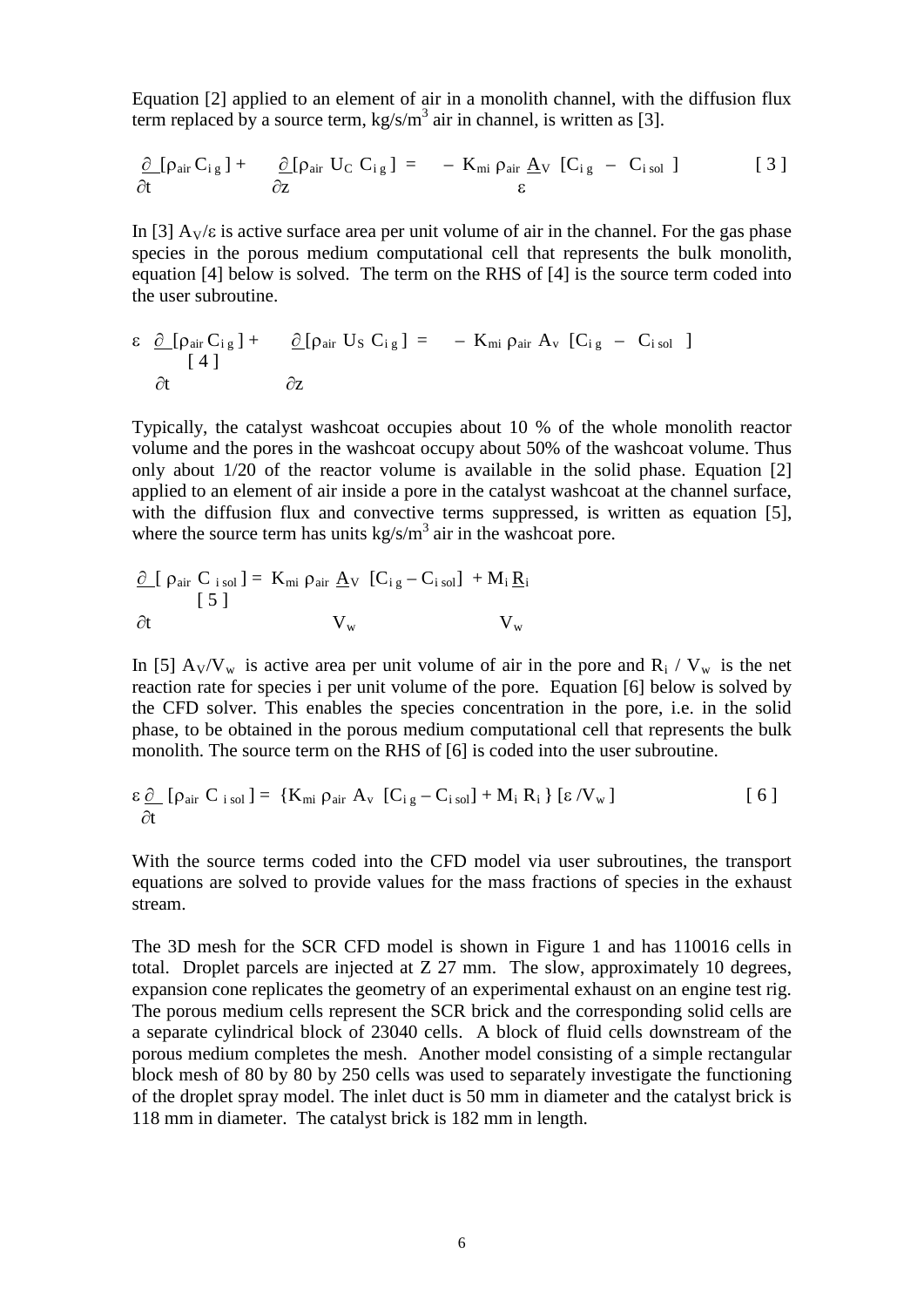

#### **Figure 1**

### **3D mesh for SCR CFD model. The slow expansion cone replicates the geometry of a test rig and ducts the exhaust into the porous medium. The separate cylindrical block of cells models the solid properties of the porous medium cells.**

The commercial CFD package Star-CD Version 3.26 was used for the studies described in this paper. The models were run on a 16 node Itanium-2 64-bit cluster under HP-UX. The rectangular block mesh for the droplet model studies was partitioned into 4 sets for parallel runs and the SCR model mesh, shown in Figure 1, was partitioned into 10 sets for parallel runs. When using the porous medium technique it is always necessary to keep together corresponding fluid and solid cells in the same partitioned set.

#### **2.3 Droplet sub-model methodology**

The urea spray droplets enter the domain. The water is driven off as the droplet temperature approaches 373 K, leaving solid or semi-molten urea spheres. At droplet temperatures of about 410 K these should sublime or vapourise to produce gaseous urea that rapidly dissociates.

 $CO(NH<sub>2</sub>)<sub>2</sub> \rightarrow NH<sub>3</sub> + HCNO$ 

The HCNO, produced by dissociation, hydrolyses with the excess of water present in the exhaust flow and spray; this is included in the kinetic scheme. Each HCNO mol reacts to produce one mol of ammonia so that each mol of urea ultimately supplies 2 mol of ammonia (15).

The urea is introduced into the domain in the rig with an air assisted spray unit. In order to avoid the need to fully model droplet formation in the nozzle, the model uses discrete parcel input. For example, 48 mg/s of urea spray can be modelled by 480,000 parcels/s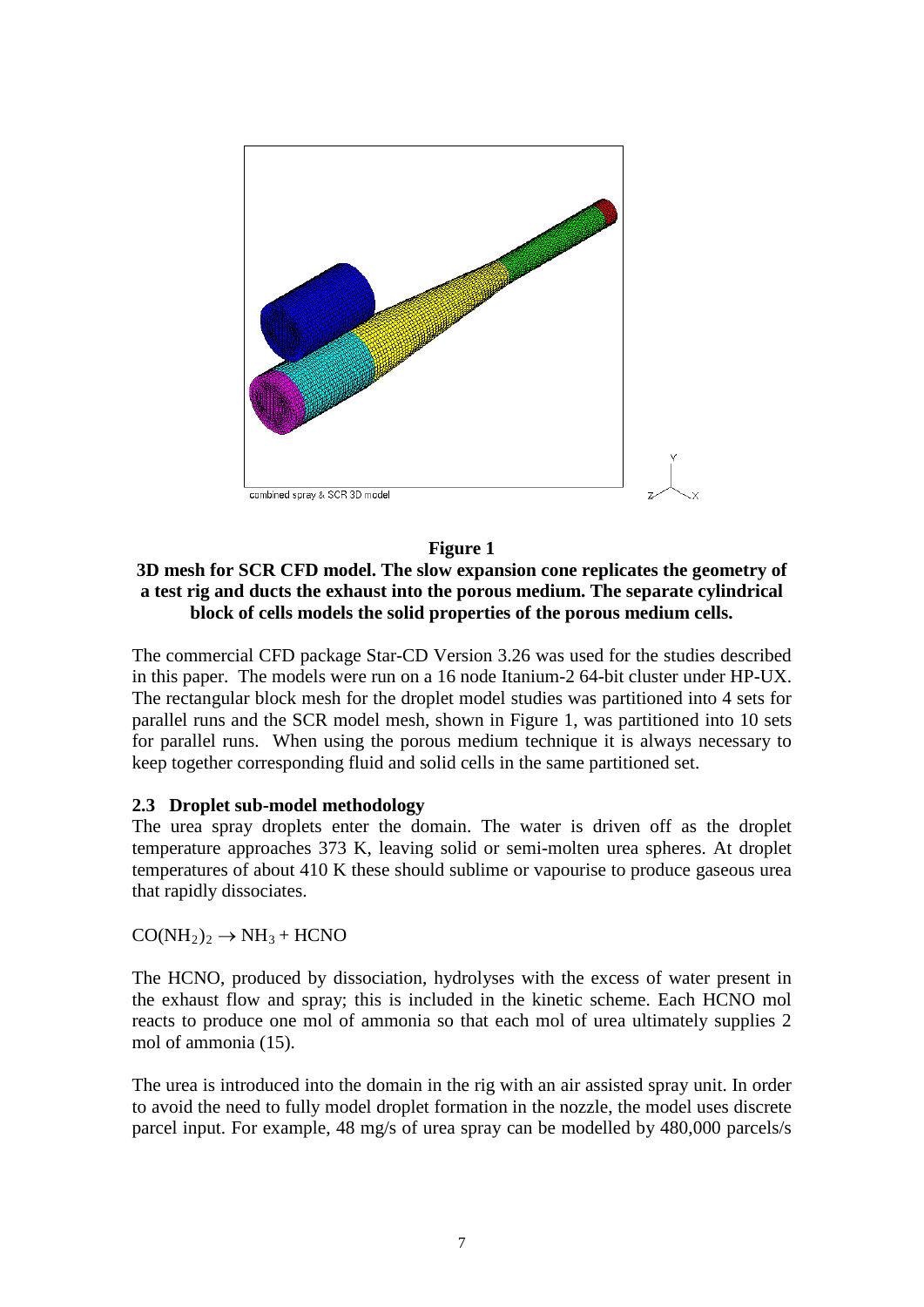in short runs < 0.1 second, or by 32,000 parcels per second in longer runs, for example 3 seconds. It is necessary to control the total number of droplet parcels to facilitate sufficiently rapid and convenient processing of the model output. Each parcel has mass in the range 0.1 to 1 µg but represents many individual droplets. CFD simulation time steps are arranged so that a few parcels enter per time step. Parcels are specified to the CFD package by size or size distribution, injection direction, mass flow rate and orifice size. The latter two parameters together fix the injection velocity. Also, the spray cone angle is specified. It has been found beneficial to partition the spray into five or six zones, see Figure 2, and to choose the parameter values for each zone to contour the spray to achieve predictions that compare favourably with measurements of a cold spray in a cold flow air. The real spray has a single orifice and the model has a single point of injection. Also, it was found necessary to a use a fluid source in the model to simulate the air assist to the prototype spray; it was not possible to model the detail of the behaviour of the spray by parcel injection alone. Although in reality the air assist air flow was choked, it was found that using a lower injection velocity but with the source having flux of the correct magnitude injected into a single mesh cell gave good agreement with measurements, as discussed in section 3.1. The cells in the vicinity of the air injection were refined but the dimension across the source cell was larger than the real nozzle orifice diameter.

The droplet model assumed rebound from the wall for any droplet impinging on the wall and neglected any effects of droplet collision. The geometry of the real system was such that the fairly narrow spray, 20 to 25 degrees angle, did not impinge on the wall of the duct within the computational domain when there was a surrounding air flow.



**Figure 2 Schematic diagram of spray cone shown with five zones, with each annulus and the central circle having the same area.**

#### **2.4 Droplet measurements for input to CFD model**

The droplets from the air-assisted prototype spray were measured by a TSI Phase Doppler Particle Anemometry (PDPA) system. This was operating in forward scatter mode. A typical droplet distribution is shown in Figure 3 for the spray discharging 48 mg/s. Data was for 30,000 valid droplets. The spray is characterised by large numbers of small droplets but small numbers of much larger droplets that contribute significantly to the volume flux. Rosin Rammler fit profiles are shown in Figure 4, indicating the uniformity of the spray when spraying into cold quiescent air. The parameters  $X$  and  $q$ given in Figure 4 are related by the standard expression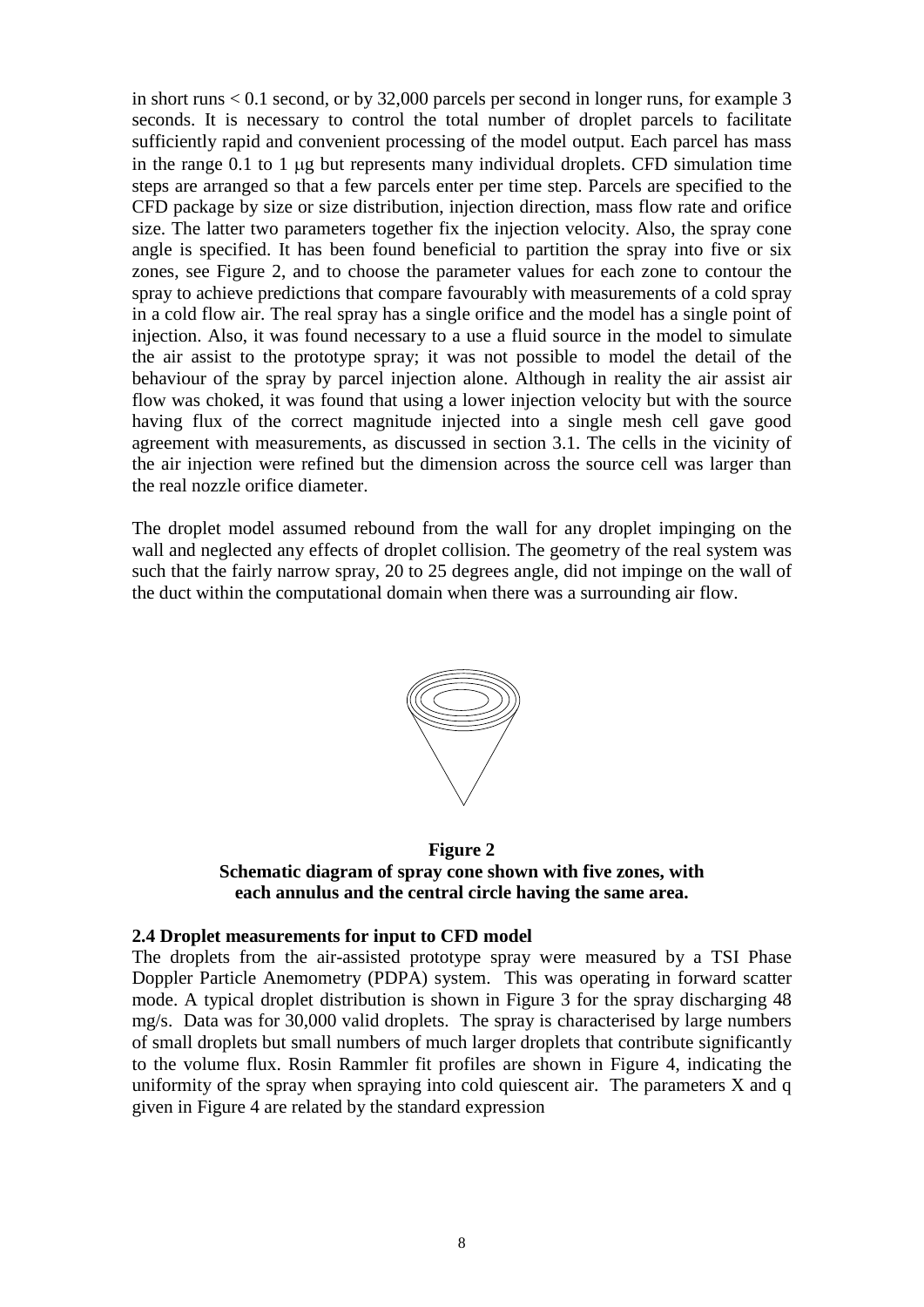

**Figure 3 Typical droplet distribution. [ Expt, experiment; Rept, repeat ]**



**Figure 4 Profiles of Rosin Rammler fit parameters across spray spraying horizontally.**



**Figure 5**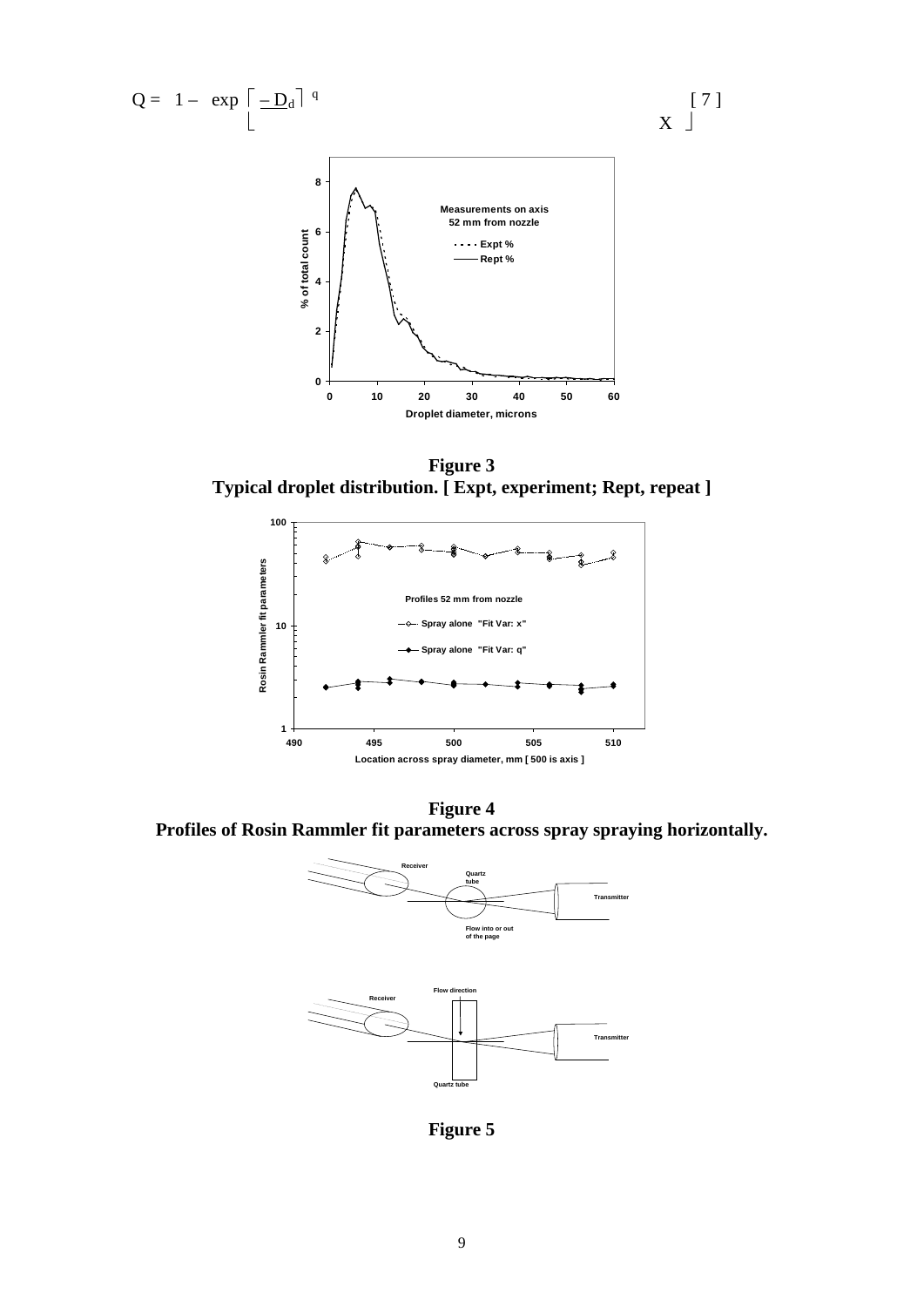#### **Alternative orientations for PDPA measurements of droplet diameters within quartz tube by forward scatter with receiver probe offset by 30 degrees.**

The spray discharged through a duct of 50 mm diameter, a typical dimension for an automotive exhaust. The PDPA measurements of the spray could be made at the exit from different length tubes, either with or without additional air flow through the test rig. This technique was chosen because early measurements showed that the effects of measuring through a thin walled, 1.5 mm, quartz tube with the PDPA system were significant and attributable to refraction effects, rather than to the confining effect of tube. In the observations made by the present authors this effect could not be avoided by altering the orientation of the PDPA system relative to the tube, see Figure 5. Similar problems were anticipated even with angled plane windows. A similar effect was observed by Yimer et al. (16) who made PDPA measurements through two concentric quartz tubes of small diameters, 26 and 36 mm. Although they comment on refraction effects they seem to attribute the differences they observed in their measurements to the confining effect of the tube. In view of the uncertainty introduced by the quartz tube, the technique of using the short tubes was adopted here to circumvent the problem.

#### **3 RESULTS FROM CFD MODELS**

#### **3.1 Injection of droplets into steady flow – comparison of CFD with data**

Measurements made using the PDPA system of droplet diameters and velocities were compared with CFD predictions. The cold water spray was spraying into a steady cold air flow of about 11 m/s. The CFD simulation was run for a real time of 1.5 seconds with time steps of 0.00025 seconds. The droplet parcel injection rate to the model was 32,000 parcels/s.



**Figure 6 Droplet velocities measured and predicted across spray to show profiles.**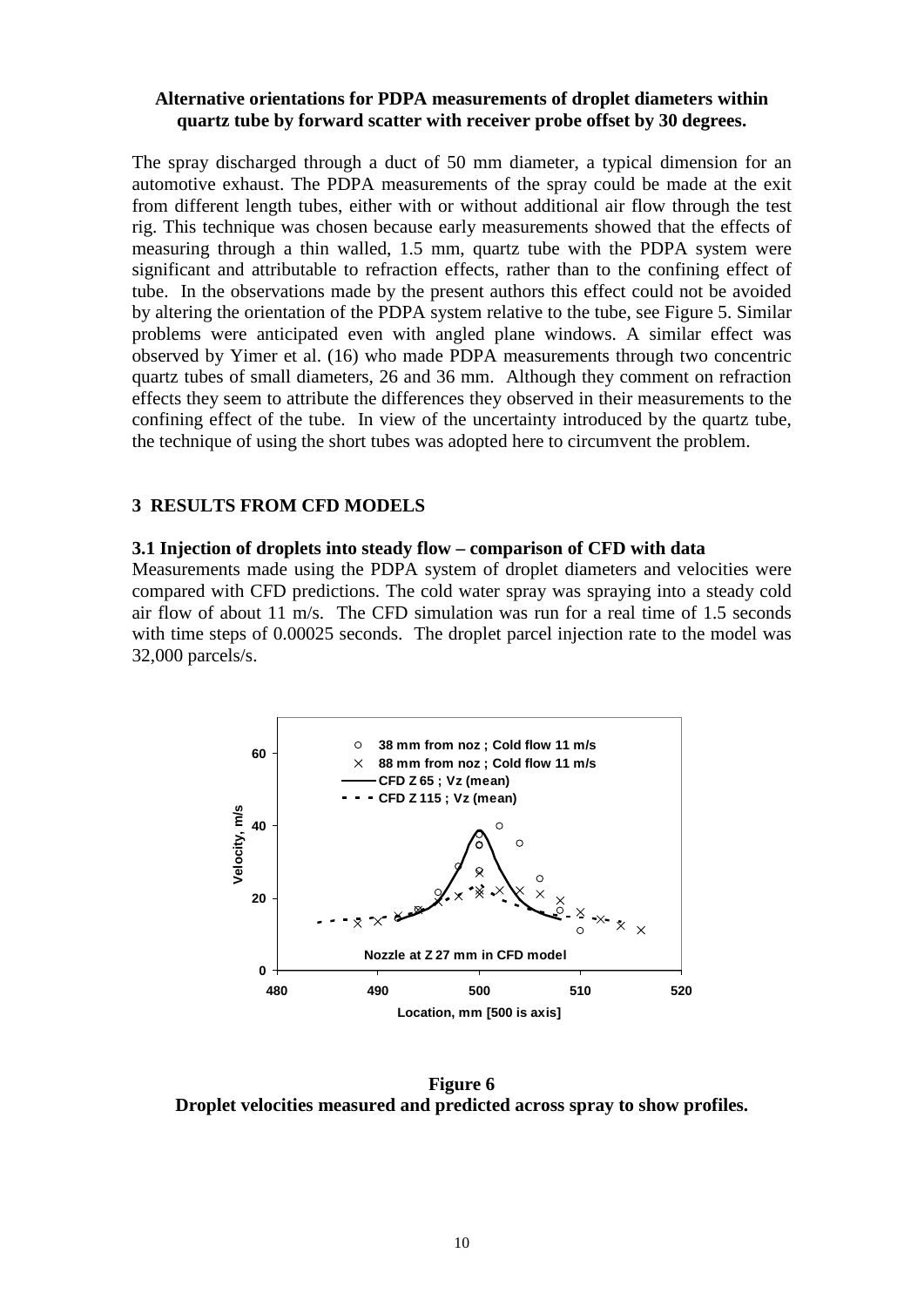Figure 6 shows fairly good agreement of predictions with the way that the droplet velocity profile is observed to decay in the experiments. The peak velocity falls with distance from the nozzle and the velocity falls across the spray to the surrounding air flow at the spray periphery. Figure 7 again shows the decay of the peak velocity along the axis and agreement between measurements and predictions is seen to be quite good when using a 75 m/s air injection in a single cell to model the air assist of the spray. Agreement between measurements and predictions is less good for droplet diameters in Figure 8, which shows D10 and D32 along the axis. The measurements show less change along the axis than shown by the CFD predictions. The profiles of the Sauter mean diameter in Figure 9 show good agreement on one side of the axis but fairly poor agreement on the other side. This is believed to be a feature of the prototype spray itself. The droplet CFD model developed from these simple measurements and CFD simulations was then applied to a full system SCR model.



**Figure 7 Mean droplet velocity along the axis for the spray through a tube with a surrounding 11 m/s air flow.**



**Figure 8**

**Comparison of drop diameter measurements with predictions.**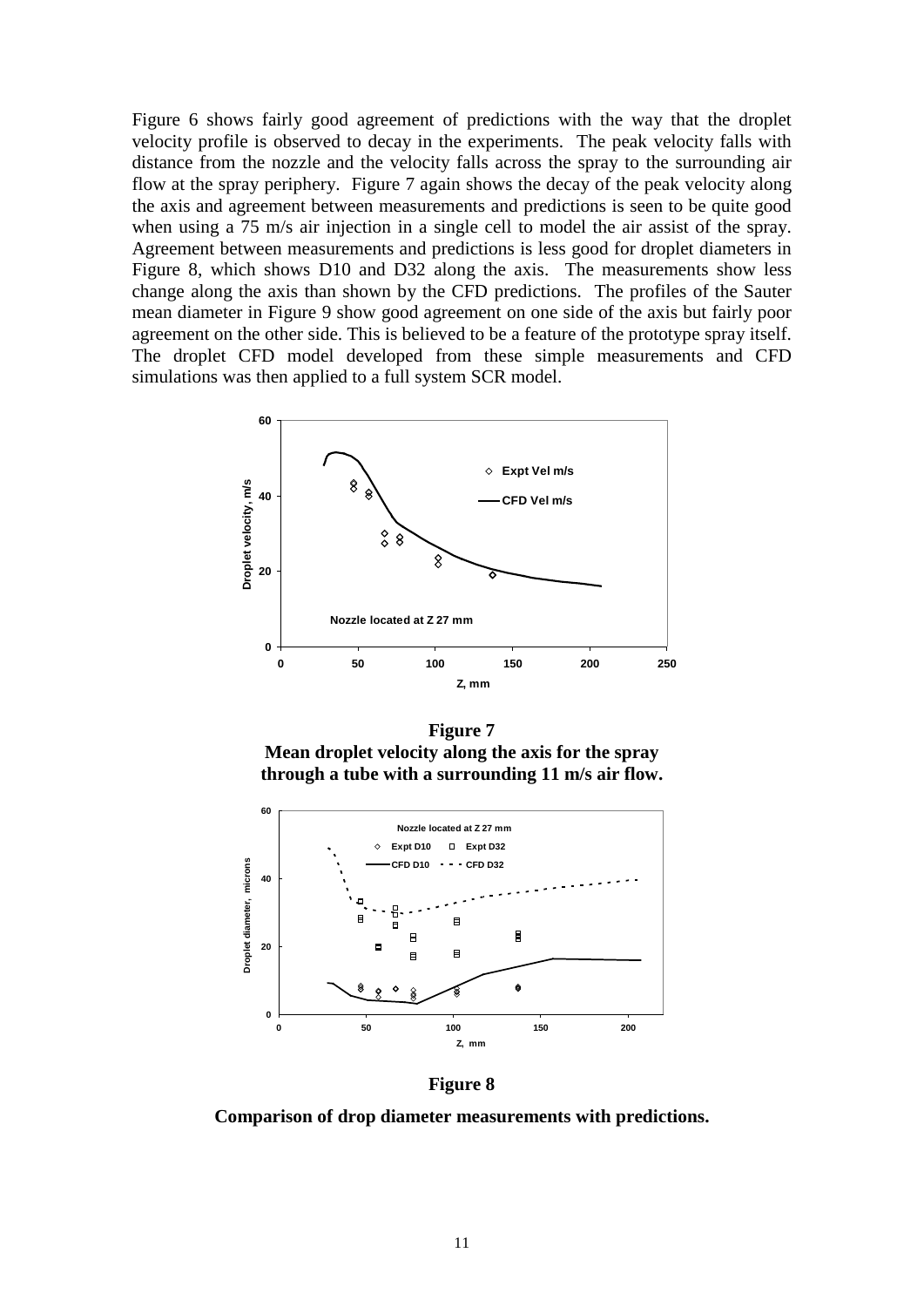

**Figure 9 Sauter mean diameter profiles for droplets measured in 11 m/s cold flow, compared with CFD predictions.**

#### **3.2 Full model feasibility study**

A full model simulation was carried out. This was a transient simulation that was run for 3 seconds of real time. The inlet flow was 25 m/s at 580 K. The inlet NO mass fraction was  $0.00042$  and the inlet  $NO<sub>2</sub>$  mass fraction was  $0.00032$ . The inlet  $O<sub>2</sub>$  mass fraction was 9%. The inlet amount of aqueous urea was 48 mg/s entered as 20,000 droplet parcels per second. The Rosin Rammler fit parameters used to describe the spray were based on the measurements described in 3.1. The simulation took 50 hours of cpu time. The case was run in parallel across 10 processors.

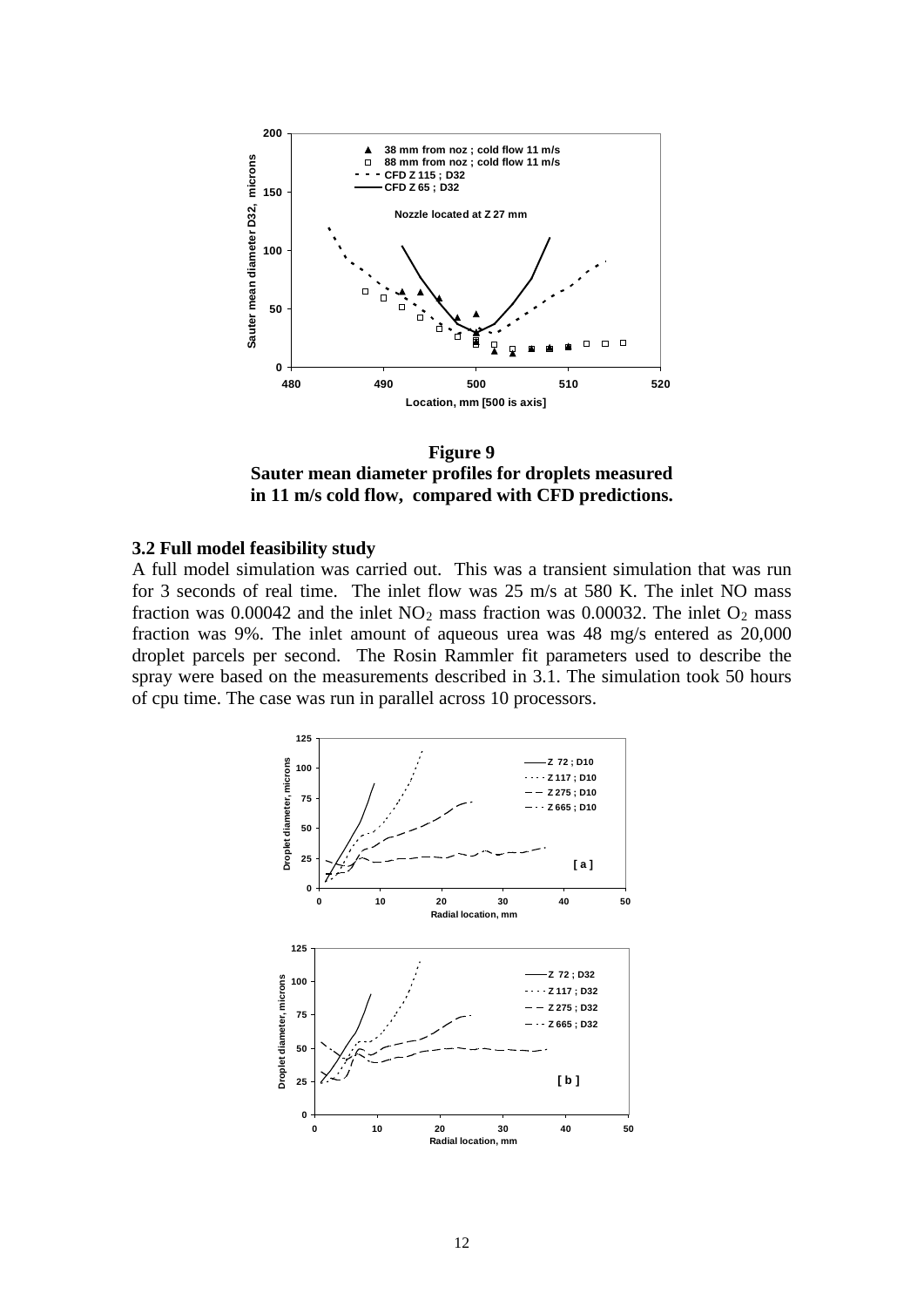

**( a ) Predicted droplet diameters, D10, ( b ) predicted diameters, D32, and ( c ) predicted velocities at four different axial locations in the full CFD model.**

Figures 10 shows predictions for Z 72 and 117 mm, that is 45 and 90 mm from the droplet injection point, and also for Z 275 and 665 mm. These locations are just before the expansion cone and just before the catalyst. The model suggests fairly uniform droplet diameters and velocities at entry to catalyst, but the catalyst is 118 mm in diameter and no droplets are predicted to reach the periphery. Few droplets are found beyond 35 mm radius in the simulation. Figure 11 shows the predicted flow velocity at the exit from the SCR catalyst. The slow expansion cone, see Figure 1, has flattened the velocity profile but has not achieved a completely uniform profile.

The consequence of the spray distribution is fairly poor NOx conversion at the periphery, see Figure 12. The NOx levels in Figure 12 are shown as mass fractions; hence the velocity profile in Figure 11 determines the NOx mass flow rate profiles. The ammonia distribution is also seen in Figure 12 to be non uniform at entry to the catalyst, with negligible levels at the exit from the brick**.** This suggests that the spray spatial distribution is not sufficiently uniform and that the amount of aqueous urea input to the model is too low.



**Figure 11 Predicted air velocity at Z 851 mm, the exit from the SCR catalyst in the full CFD model.**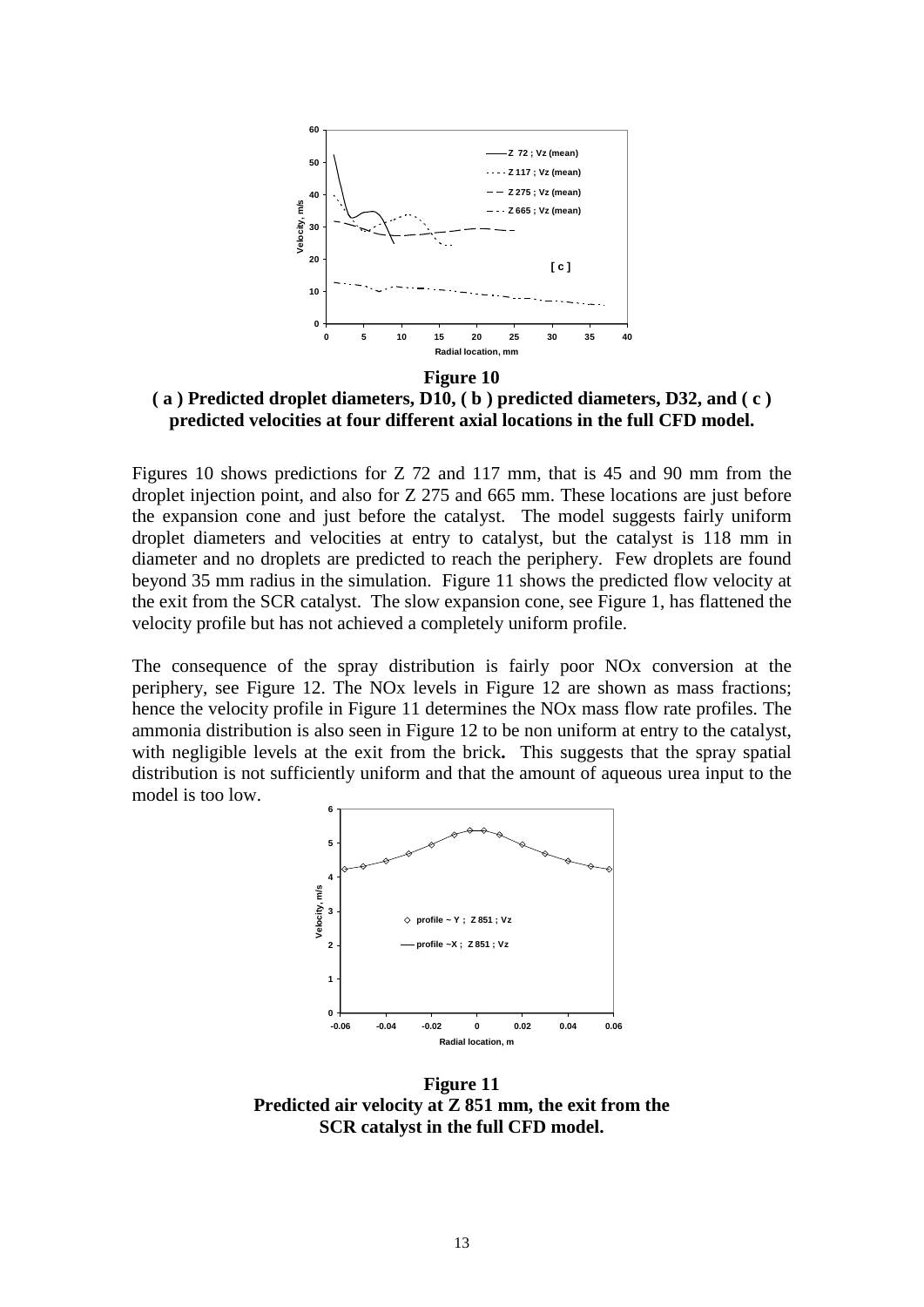

**Figure 12 ( a ) Predicted NO, ( b ) predicted NO2 and( c ) predicted NH3 profiles at inlet (Z 658 mm) and outlet (Z 851 mm) of SCR catalyst, along both X and Y axes.**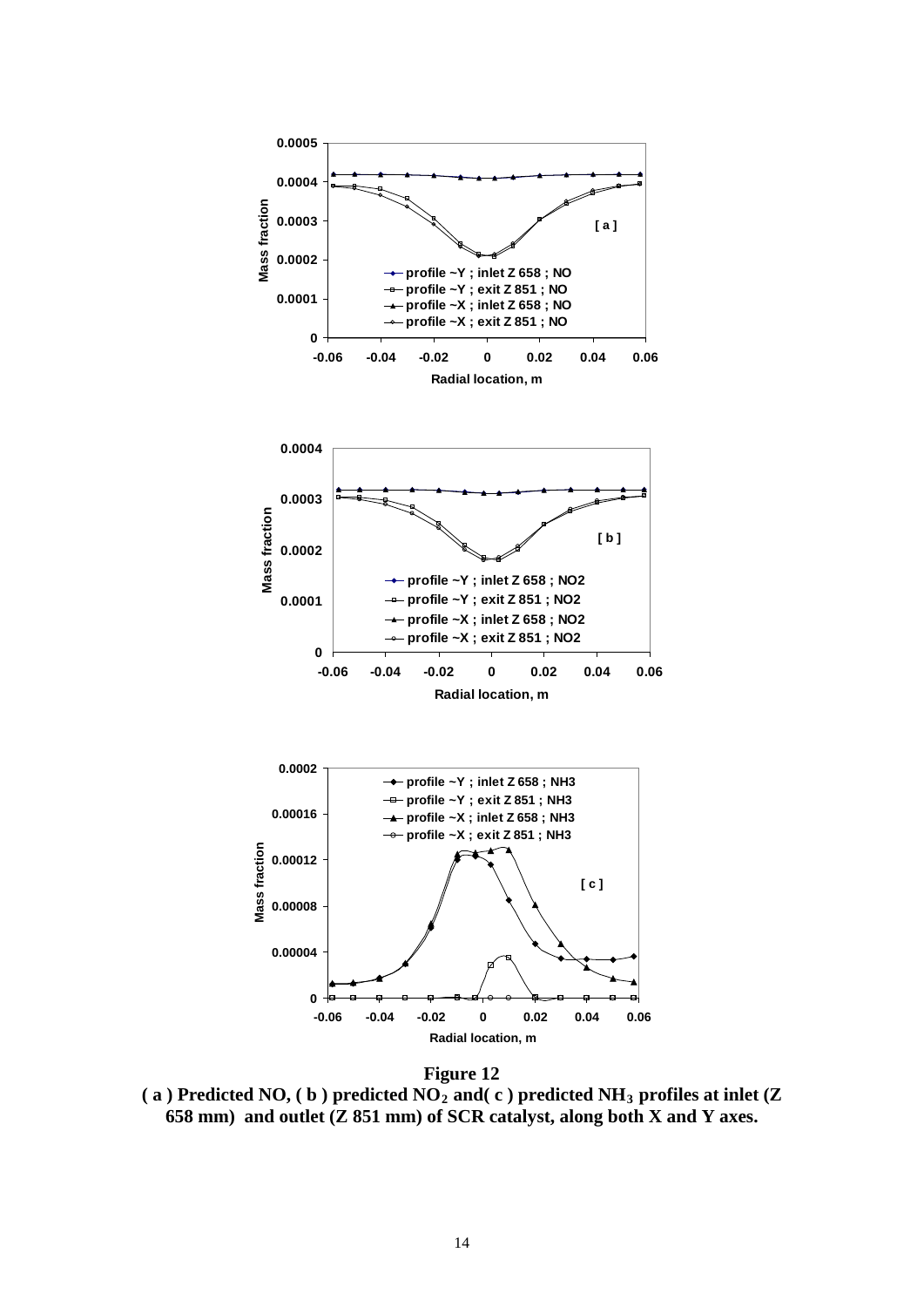#### **4 SUMMARY OF RESULTS AND CONCLUSIONS**

This paper has presented the results of droplet measurements using a phase Doppler particle anemometry system to measure both droplet diameter and velocity. The measurements were made at the exit from various length tubes to avoid the need to measure through quartz, which can introduce uncertainty into the measurements. The droplets were found to have mean diameter D10 less than 20 microns but the diameter varied across the spray profile so that larger droplets were at the edge of the spray field. The Sauter mean diameter D32 was about 30 microns on the axis but considerably larger, more than 60 microns, away from the axis. The CFD model was shown to be able to predict the droplet diameters and velocities at various distances from the nozzle. Both the change in droplet size along the axis and profiles at different distances from the axis were measured and predicted satisfactorily.

The porous medium approach can be used to model SCR catalysis in an automotive exhaust context. The spray model validated against PDPA measurements in cold flow studies was incorporated into the full SCR model. A kinetic scheme from the literature was evaluated and applied within the model. The results demonstrate the feasibility of the methodology, which incorporates a droplet sub-model into a model based on the porous medium approach. The output from the model indicates the limitations of the spray investigated here as a means of introduction of ammonia. They show that this spray is probably of too narrow an angle, and insufficiently well mixed and that the amount of urea injected is too low in the simulation. The spray angle and droplet size both influence how well the droplets convert to ammonia in the real exhaust system.

The work described here has been extended to an alternative spray and will ultimately be tested against species measurements in an engine exhaust. Matching the amount of urea injected to the levels of NOx in the exhaust is an ongoing challenge, particularly under transient conditions, but a validated CFD model is a useful tool in assisting further developments.

# **ACKNOWLEDGEMENTS**

Technical and financial support from Jaguar-LandRover, EMCON Technologies and Johnson Matthey is gratefully acknowledged.

#### **REFERENCE LIST**

**1. Johnson, T. V.** Diesel emission control in review – the last 12 months. SAE paper No. 2003-01-0039. Also published in Diesel Exhaust Emissions Control, SAE SP-1754

**2. Twigg, M. V.** Automotive exhaust emissions control. Platinum metals Rev. Vol. 47  $(4)$  (2003) pp 157 – 162

**3. Alimin, A. J.** Experimental investigation of a NOx trap using fast response emission analysers. PhD thesis, Coventry University, UK, 2006